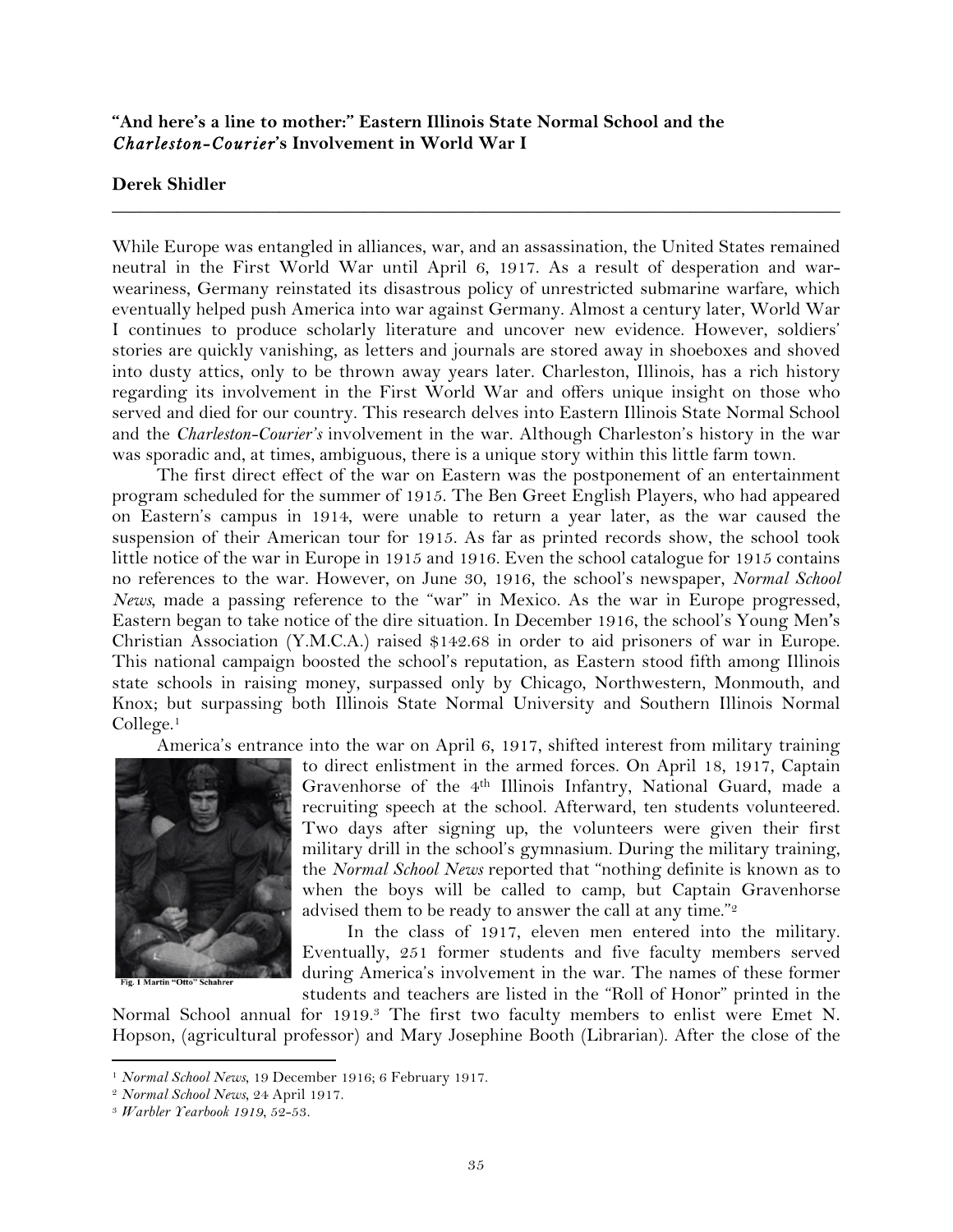school year in 1917-1918, three other faculty members entered the armed services: Lewis Albert Moore (agricultural professor), C. Alvin Johnson (Manual Arts professor), and Earl R. K. Daniels (English professor).<sup>4</sup> Sadly, of the 256 volunteers, nine of these men were killed, including Martin "Otto" Schahrer (Fig. 1). Arguably the most popular football player and student at Eastern, Schahrer was captain of the 1916 Eastern football team and President of the 1917 Class. Schahrer was a member of Company I, 6th Infantry Division, and died in the St. Mihiel offensive. In his honor, the football field and track was named after him on September 15, 1918. Since then, Schahrer Field has been demolished and new buildings have been erected in its place (Ford, Weller, and McKinney resident halls, the tennis courts, and Booth Library). Today, the Schahrer memorial plaque, which marked the field, hangs in the University Union's Schahrer Room.5

The first former student killed in action was Corporal Fred Dunn. He was killed by a mortar shell, which also led to the death of three other men, on July 15, 1918 in the Battle of Chateau Thierry. Dunn's body was returned to the United States. In addition, four former students died of illness while in service—Private Fred Elbert Pearcy, marine, and three sailors, Burt Bodwell Chenoweth, Ralph Carlis Winkleblack, and James Arlar Walling.6

During the war years, Livingston Chester Lord, Eastern's first president, mourned the death of soldiers who were former Eastern students. Plagued with his own sorrowful memories- his father died fighting for the Union during the Civil War- Lord understood the hardships of war on friends and families. Lord was able to protect the school against the onslaught of prejudice, hate, and protest which accompanied the war. In one instance, he deflected a rising dilemma in regards to changing the school's song. Anti-German sentiments raced across the United States during this time, and Charleston was no different. Eastern's school song, written by Isabel McKinney, was sung to the tune of the German anthem, "The Watch on The Rhine." The song was seen as inappropriate since the United States was at war with Germany, and ultimately a new melody was written to the tune of "For Us Arose Thy Walls and Towers," which is still sung today. The person behind this new melody was Friederick Koch. Oddly enough, Koch was a native of Germany and had several relatives in the German Army. Although an American citizen, he suffered various indignities by reckless "patriots," many of whom believed he was pro-German and even a spy. On one particular occasion a brick was thrown through his home window. Another instance involved a group of "patriots" carrying an American flag, intended for Koch to kiss in order to prove his patriotism. However, after arriving at Koch's home and bursting into his living room without knocking, the "patriots" were greeted by Koch and an Army officer. It is said that "the abashed culprits slunk away to abodes more fitting to their characters."7 Circumstances like this pressured Eastern to drop its German curriculum, but Lord would not see to it, saying, "Not from knowledge of German, but from ignorance of it, do we get into trouble."8 Years later, Koch told of a day when Lord called him into his office and asked if he had bought any Liberty Bonds. When Koch said no, Lord immediately handed over 50 dollars for Koch to buy his first bond. A

<sup>4</sup> Report of President to Normal School Board, 9 July 1918.

<sup>&</sup>lt;sup>5</sup> Keith R. Steele, *Eastern Illinois University Centennial* (Paducah, KY: Turner Publishing Company, 1995), 20-22.<br><sup>6</sup> Charles H. Coleman, *Eastern Illinois State College: Fifty Years of Public Service* (Charleston: Eas University, 1950), 173-174. 7 Ibid, 21.

<sup>8</sup> Ibid.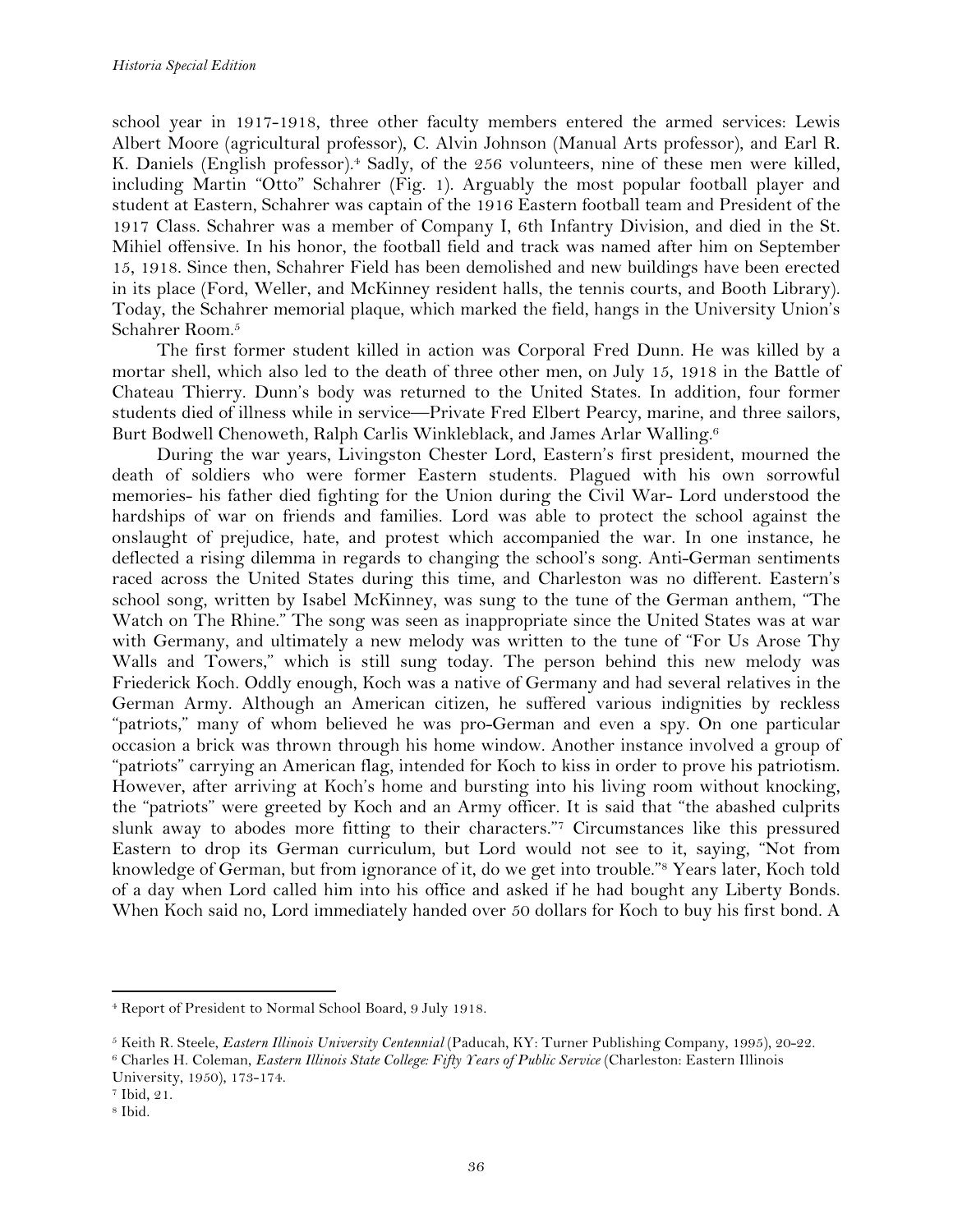few days later, Koch was unexpectedly visited by a Secret Service man who asked, "Have you bought any Liberty Bonds?"9 Thanks to Lord, Koch was spared harassment and humiliation.

When researching Eastern's involvement in World War I, one person cannot be forgotten- Mary Josephine Booth (Fig. 2). Booth was one of five faculty members engaged in active war overseas. In the fall of 1917, she joined the Red Cross and was sent to France as a canteen worker. After several months, Booth was sent to Paris under the auspices of the American Library Association. Weeks later, she transferred to General John Joseph Pershing's headquarters at Chaumont, France. After the armistice was signed on November 11, 1918, she worked at the Festhalle Library in Coblenz, Germany, and remained there until her return to Eastern.10

In 1918, due to the influenza pandemic and the war, Eastern's homecoming was cancelled. However, the following year, the homecoming ceremonies continued. The 1919 homecoming was dedicated to Eastern soldiers who served and died in the armed forces during the World War. The opening ceremony of the football game dedicated the field to Schahrer, who had been killed in France the previous year. The faculty, alumni, and students also placed a memorial plaque at the base of Old Main's flag pole to honor the over 200 former students who served in the war. This homecoming remembrance continued until the early 1930s, with Lord speaking at the chapel ceremony accompanied by music from Koch. In addition, in 1919, the first Warbler yearbook was created. A four-page section in the first Warbler called "In Memoriam" was a tribute to the nine former Eastern students who died during the war (Fig. 3).



Fig. 3

# **AMERICANS ARE IRRESISTIBLE** IN THEIR VICTORIOUS ADVANCE

Great Victory Grows In Magnitude Each Hour; The Germans<br>Officially Admit Their "Withdrawal" Before Yankees<br>Although 256 students and faculty volunteered for

the United States armed forces, Eastern was a small school that lacked substantial publicity and literature regarding the First World War. As a result, all resources have been exhausted regarding Eastern's role in the war. However, delving further into Charleston's involvement in World War I brought me to the Charleston-Courier. Since America's involvement began at the latter stages of

the war, the Courier was unable

to fully publish topics regarding local soldiers. Nevertheless, headlines such as "Americans Are Irresistible in Their Victorious Advance" and "The Austro-German Troops Are Evacuating the Balkans," were plastered throughout the newspaper."11 However, in August 1918, the newspaper began publishing a section called "Soldier's Letter." Although the Courier sporadically published this section due to a lack of letters and America's late entrance into the war, "Soldier's Letter" is vital to this research. The first "Soldier's Letter" was published in August 16, 1918 and submitted by Joe Golladay's mother. In this article, Golladay was not fully engaged in the war yet, but was enrolled in a polytechnic school in Clacksburg, Virginia, studying



Fig. 2 Mary Josephine Booth

<sup>9</sup> Ibid.

<sup>10</sup> *Warbler* 1919, 54. 11 *Charleston-Courier*, 13 September 1918; 18 October 1918.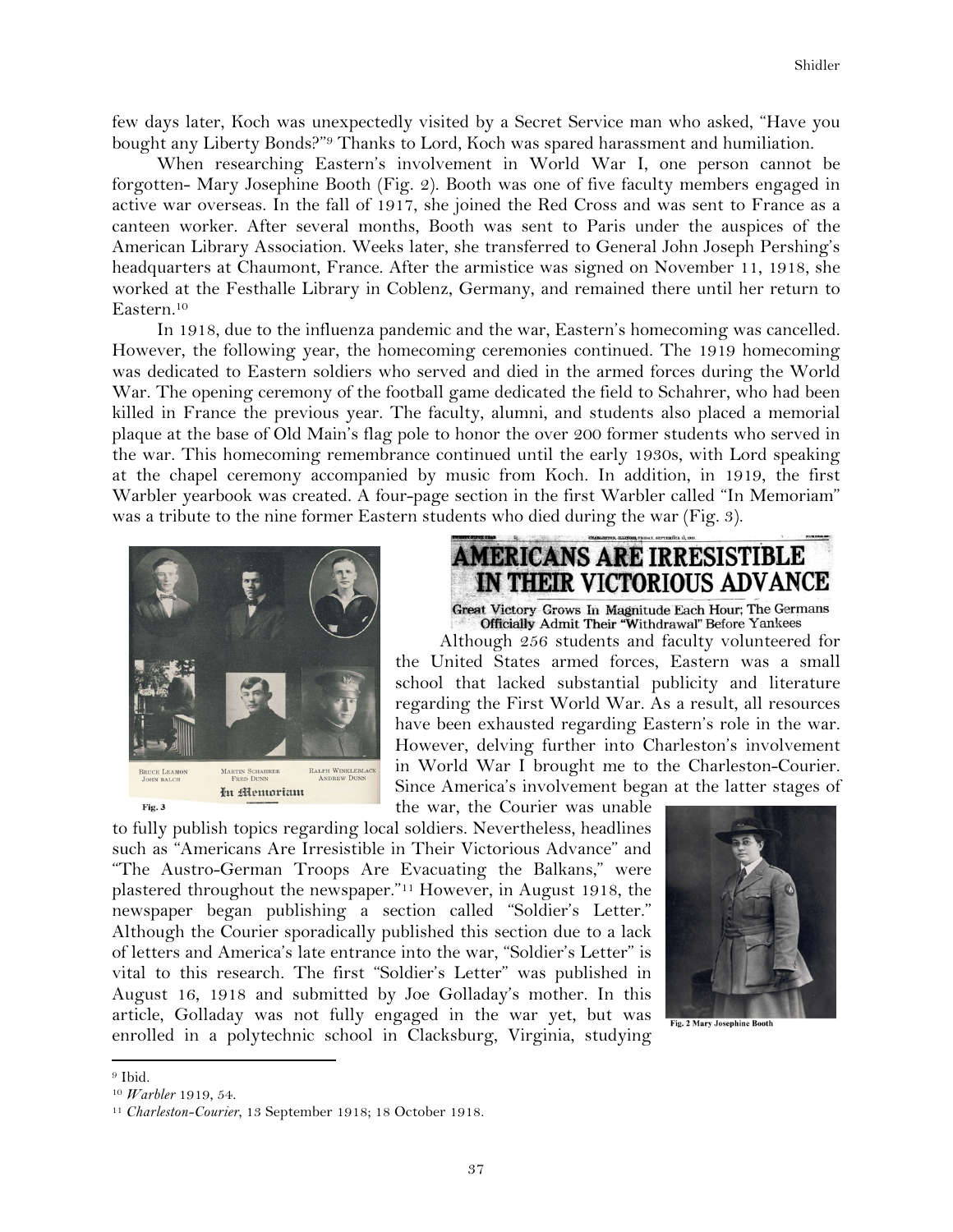blacksmithing.12 A month later, a letter from Romo White reminisced about his unique experiences. White, writing to his mother, explained how he and other American soldiers, riding on horses, galloped into different towns and cities within France. White wrote, "[The French] ran into their stone houses and shut themselves in, peeping out at us. We soon learned, however, that we were the first Americans they had seen and they thought we were Germans."13 He goes on to say, on an unknown day, his battalion met two men in French uniform. However, these two men called to the battalion in English—they were not French but Americans. These men were Americans serving for the French Foreign Legion, one from Chicago and the other from New York City. These two men had been serving the French for two years and repeatedly asked White about the "dear old U.S.A."14 When men asked White and his battalion to visit a French hospital, the Americans, without hesitation, agreed. Within seconds after entering the hospital, the American soldiers were greeted with cheers and roses. White continued, "They had not seen any Americans as they had been here so long…. They sure spoiled us over here."<sup>15</sup>

The following day, the Courier published another "Soldier's Letter." This time the letter was from Henry (Boney) Crim. While portraying the splendor of France, he could not help but compare the scenery to Charleston's, saying, "France is certainly a pretty country, except in the places where the Germans have been. It is just like being around the Normal School. Trees are growing all over the country."16 Crim's letter then asked his mother, "Do you watch the war news very much? I do and I hope this war will end soon over here…I hope the Kaiser gets wiped clear off the earth. Believe me the Americans will do it, too."17 Sixteen days later, another "Soldier's Letter" appeared in the newspaper from Howard Emery, a member of the Headquarters Company F, 139th Infantry, American Expeditionary Force. Emery wrote to his parents, telling his fortunate survival from a sniper's bullet:

On the evening of August 18, I was slightly wounded by a Boche sniper, and was nicked in two places. Both wounds are very slight, the one across my stomach being sorest. The bullet was arrested before it struck the inner lining of the stomach. The speed and force of the bullet was broken when it struck a packet of letters from home, which I carried in a pocket of my uniform, and also struck my gas mask. In this way the bullet was turned. The second bullet struck my left forearm, and lifted a small piece of flesh out.18

Emery's story is unique and intriguing. No matter how beguiling this seems, Emery was rather lucky. Moreover, the last paragraph of "Soldier's Letter" ended with a heartfelt request from his mother, saying, "[I] would welcome letters from...friends in Charleston."<sup>19</sup>

In a letter received by the Courier from a Charleston native, Orion Reason, a copy of "Plane News" was enclosed. "Plane News" was a camp newsletter published by the American Expeditionary Forces that included witticisms and articles. The editor of the Courier revealed how a sergeant found a young homeless French child hiding behind a haystack. The editor

<sup>!!!!!!!!!!!!!!!!!!!!!!!!!!!!!!!!!!!!!!!!!!!!!!!!!!!!!!!!!!!!</sup>

<sup>12</sup> *Charleston-Courier*, 16 August 1918. 13 *Charleston-Courier*, 10 September 1918.

<sup>14</sup> Ibid.

<sup>15</sup> Ibid.

<sup>16</sup> *Charleston-Courier*, 11 September 1918.

<sup>17</sup> Ibid.

<sup>18</sup> *Charleston-Courier*, 26 September 1918

<sup>19</sup> Ibid.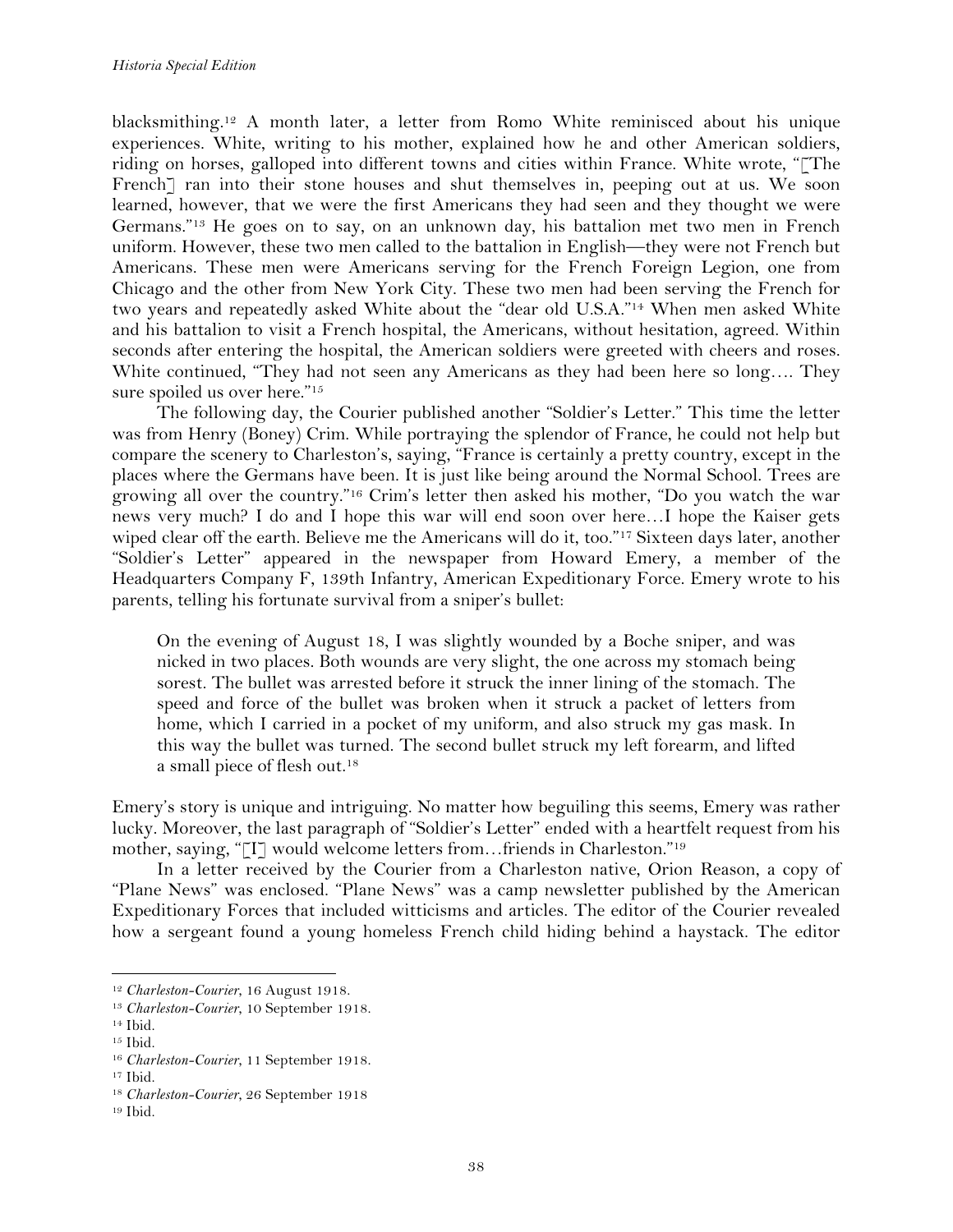went on to say, "The camp has taken charge of him and is going to make a little soldier of him."<sup>20</sup> In this same article, Sergeant Summer Easton, stationed in France, sent a letter home to his family before his battalion embarked on a major offensive strike against the Germans. Before Easton set out on this offensive attack, he wrote a beautiful poem to his mother:

#### **Mother**

And here's a line to mother The best of all the lot With a simple little message Just a sweet for-get-me-not Its sent to her from some one Sealed with a kiss of love To wish her joy and comfort And blessings from above

May it find her and happy As the morn I went away May it make her burden lighter As she works from day to day May it chase away the wrinkles From her apt to worry brow And keep that smile asmiling Till we've finished up this row

There's a brighter day coming For us, and those back home There's ships of joy and happness To sail us o'er the foam And sight will be most wonderful As loved ones greet each each But non will be so tenderly When Sonny meets his Mother<sup>21</sup>

Private Oural H. Lee of the 114th Moblie Ord., Repair Shop, American Expeditionary Force, wrote to his mother: "I sure do feel sorry for these poor people [the French]. You don't see any one but children and very old people, all the able-bodied men and women are gone doing their bit in this war."<sup>22</sup> Similar to White's letter, Lee explained, "The French people are sure glad the Americans have come over here, they say we are their salvation, they sure do praise us and say they cannot thank us enough."23 Lee continued to depict the terrible conditions that accompanied war, "You cannot realize the condition of things here without seeing them. Anyone as poor as we are would be rich compared with a lot of these people…No one in America should ever grumble again. Most all of the civilians wear wooden shoes, there are leather shoes here and cheaper than in the U.S.A. but they are too poor to buy them." After

<sup>!!!!!!!!!!!!!!!!!!!!!!!!!!!!!!!!!!!!!!!!!!!!!!!!!!!!!!!!!!!!</sup> <sup>20</sup> *Charleston-Courier*, 18 October 1918.

<sup>21</sup> Ibid. 22 *Charleston-Courier*, 30 October 1918. 23 Ibid.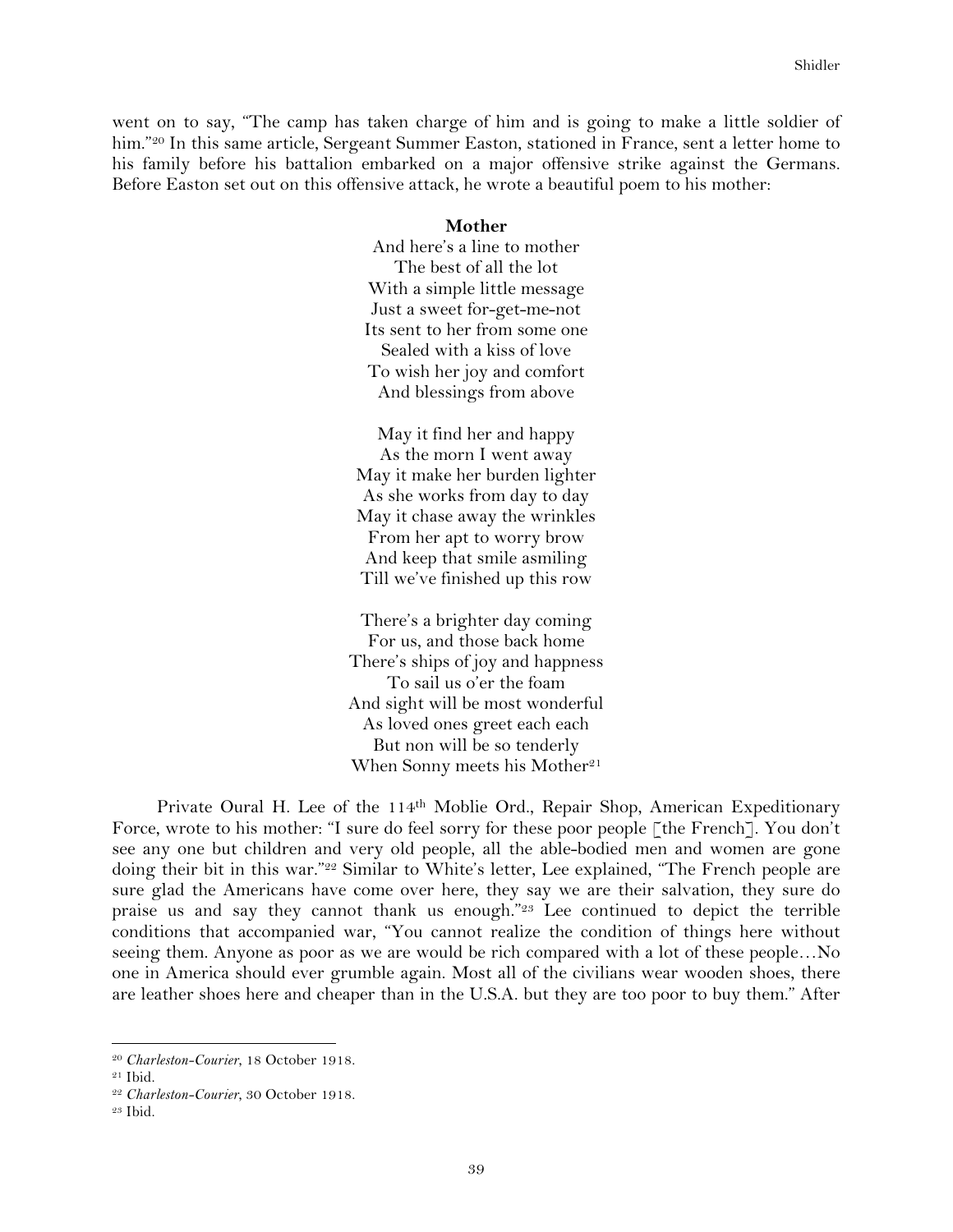witnessing the terrible conditions in Europe, Lee asked his mother not to throw any old clothes away, but to give them to an organization that would help war ridden countries.<sup>24</sup>

While searching through the *Courier* for information regarding the war, Chester Brooks, a local Charleston teen serving on the frontline in France, made a gruesome, but seemingly fictional discovery. Brooks, who wrote to his mother, like most soldiers who were published in "Soldier's Letter," said, "We found a fellow here from Charleston, the other day. He was dead, poor chap, but I do not know him." He was uncertain whether he was allowed to tell the local soldier's name. As a result, Brooks says, "I will put it on the back of the letter so that incase the censor cuts it out he will not destroy the rest of the letter."25 What makes Brooks' story so

interesting is that the dead local soldier was Martin Schahrer—arguably the most popular student at Eastern during this time.

In the midst of a horrifying war, the *Courier* gave the citizens of Charleston confidence regarding the war.





gas attack on the western front, arrived at an American Red Cross hospital in France (Fig. 4). Moreover, the *Courier* explained, "Had these same soldiers arrived a day sooner they might have been among the victims of the 'Huns latest victory' over another Red Cross hospital."26 Despite being injured from a gas attack, these "Yankees" were alive and obviously healthy—an optimistic outlook during a pessimistic war. In addition, a photo called "Occupation for Blinded Soldiers" depicted two blind soldiers, wounded during combat, and their continuous war effort (Fig. 5). Although unable to see, soldiers and sailors who were blinded during the war were learning various trades in London, England. Unfortunately, the captions offered little information regarding these various trades.

However, after close analysis, one can see the blind soldiers were diligently working on a London farm, picking vegetables and sorting them in various containers.

While the Second World War continues to overshadow the First World War, World War I cannot be ignored or forgotten. Searching through that dusty shoebox in the attic could potentially open new insights on the First World War. Although there will never be a Hollywood movie regarding Eastern's involvement in the

### **OCCUPATION FOR BLINDED SOLDIERS**



<sup>24</sup> Ibid. 25 *Charleston-Courier*, 8 November 1918.

<sup>26</sup> *Charleston-Courier*, 15 October 1918.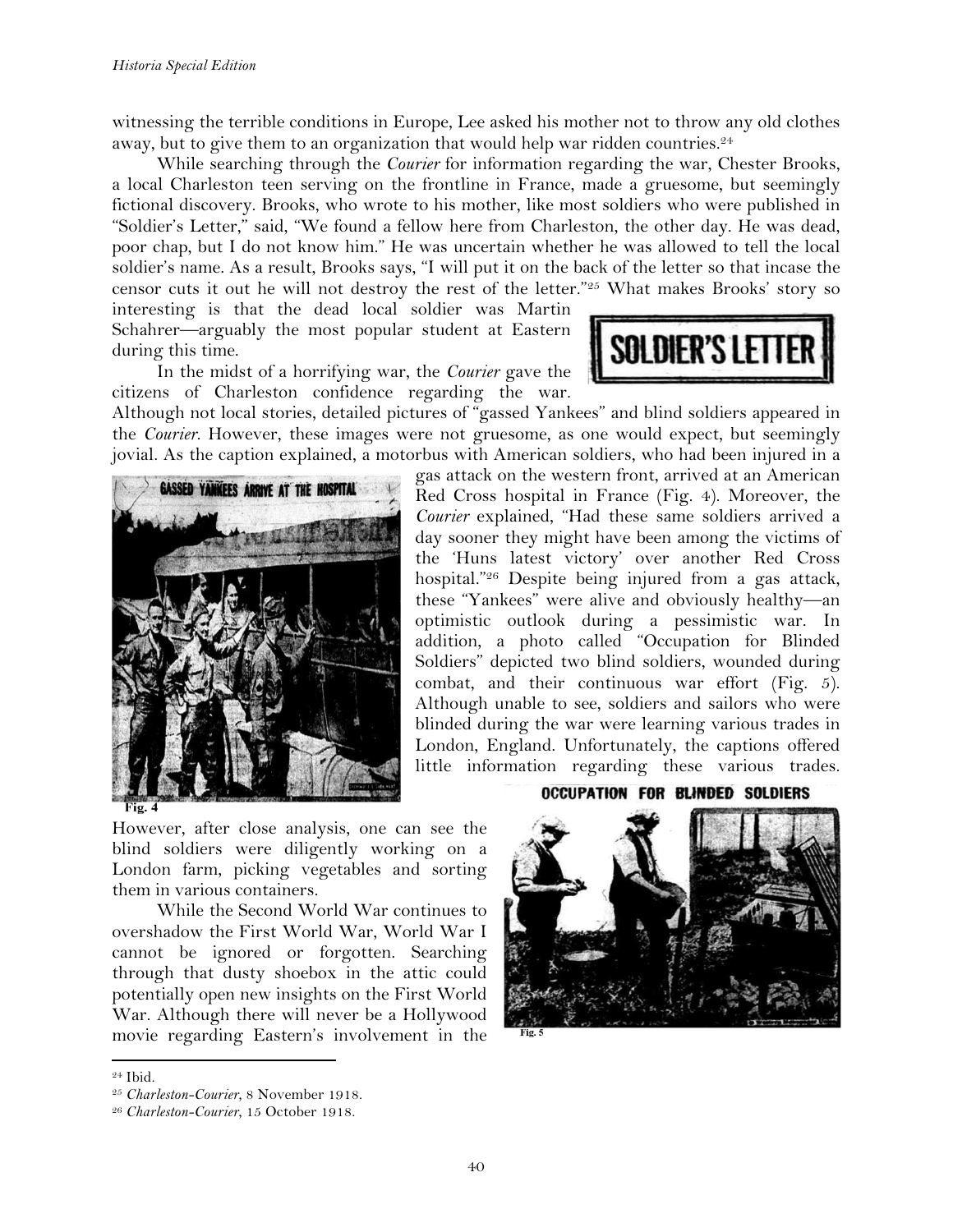war, the sacrifices these men and women made were incredible. In addition, the *Charleston-Courier's* "Soldier's Letter" reveals a unique side of the American soldier—heartfelt letters with a splash of patriotism. There is something special about a personal letter from a soldier. These letters reveal a three-dimensional emotion on a one-dimensional piece of paper. Summer Easton's poem, "Mother," is a perfect example of this emotion. Before going into battle, while unaware of his future, he wrote a beautiful poem to this mother. Easton probably would have never poured out his heart quite like this, but the uncertainties of war displayed a different side of men.

Eastern's World War I Service List: Names starred are those who died in service.

**Students** 

Adams, Hugh Davis, Henry Hughes, John Adams, Ralph Davis, John Hut ton, Eugene Allison, John Dora, James Ivy, Torney Alison, William  $*$  Dunn, Andrew Jenkins, Charles Anderson, Earl  $*$  Dunn, Fred Jenkins, Hubert Anderson, Julian Edgington, Austin Jenkins, Lawrence Anderson. Russel Emery, William Johnson, Donald Ankenbrandt. Leo Endsley, Fred Johnston, Donald Ash by, Orla Ewald, Ralph Johnston, Howell Ashworth, Forrest Fearheile, Otto Jones, John Bails, Clifford **Ferguson.** Fred Keene, Varden Baker, Charles Fitch, Ralph Kelly, Forrest Baker, James Fleming, Denna Kern, Vernon Baker, Glenn Forster, Arthur Kibler, Virgil Baker, Marvel Frazier, Arthur King, Bazil \* Balch, John Freeland, Donovan King, Chester Barger, Joseph Freeland, Vale King, Ivan Barkley, Doyt Freeman, Charles King, Raymond Barkley, Durward French, Guy King, Robert Beardsley, Frank Funkhouser. James Kisner, Edgar Bell, James **Funkhouser**, Taylor Kisner, Roy Belting, John Fye, Paul Kruse, Herbert Bigler, Harry Gabel, Victor Lanman, Leo Bigler, Walter Geffs, George \* Leamon, Bruce Black, Paul Giffin, Palmer Lee, Randall Boulware, Maryon Giffin, Earl Lindhorst, Frank Bowser, Alva Ginther, Richard Linthicum, Cecil Boyer, Brent Givens, Harry List, Floyd Boyle, Willard Gordon, Eugene Long, Charles Briggs, Alexander Gordon, Homer Long, William Briggs, Robert Gore, Olin Loving, Russell Brown, Guy Gray, Horace Lyons, La Vearl Bryant, Maurice **Gray, Howard MacGilligan, Stanley** Buker, Cuyler Greeson, Ralph Markle, Byron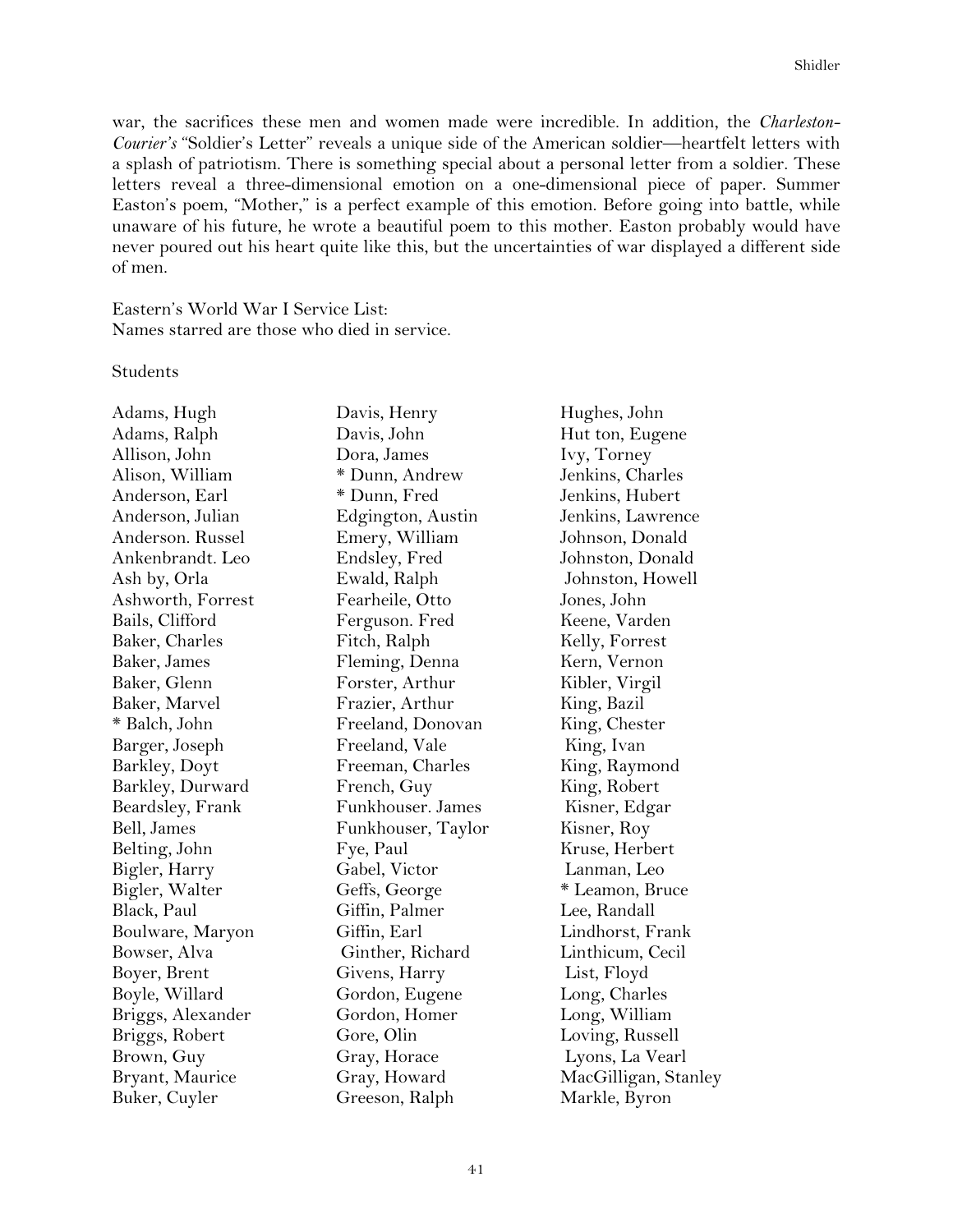Byers, Vere Grponiger, Harlan Marshall, Thomas Cadle, Shester Hackett, Glenn Mason, Carl Capen, William Hall, Paul McAlister, Clair Carothers, Charles Hardin. Louis McCabe, Merrell \* Chenoweth, Burth Harris, Frank McDonald, Elmer Chronic, George Harris, Fred McGahey, Harold Clossen, Albert Harris, Edgar McGahey, Emmet Coffey, William Harry, J. Roscoe McGurty, Frank Colvin, Leland Harwood, Otto McKee, Luther Comer, Eric Hawkins, John McKenzie, Hubert Connell, Harry Heinlein, James Milburn, Elmer Conrad, Charles Helm, Malcolm Milholland, Paul Conrad, Clarence Henderson, Frank Miller, Floyd Conrad, John High, Lennie Mitchel, Byron Cooper, Herman Highsmith, Lester Mitchell, Daniel Corlew, Joseph Hill, James Moats, Homer Corzine, Bruce Hilsabeck, Hugh Monfort, Warren Corzine, Harland Holsapple, Coen Montgomery, John Coyle, Dale **Hood, James** Moran, Bernard Crim, Harry **Houser, William** Morrison, Eugene Crowe, Stanley **Huber**, Edgar Mulliken, Paul Mussett, Ralph Hitter, Lyman Thompson, Earl Nichols, Raymond Rucker, William Tiffany, Hanford Noakes, Levi Ryder, Hal Tittle, FelIx Norfolk, Harold  $*$  Schahrer, Martin Taylor, Ross Norton, Berne Schernekau, William Tremble, Ronald Parks, Norton Schmaelzle, Carl Turner, Stephen Parks, William Schmaelzle, Otto Turner: McKInley \* Pearcy, Fred Scott, Earl Vernon, Paul Peck, Ben Scranton, Laurell Waibel, John Pendergast, Thomas Serviss, Robert \* Walling, James Pennell, Horace Serviss, Trevor Weger, Clarence Percival, Andrew Shoemaker, James Whalen, Thomas Perisho, Charles Shrader. Mark Whalin, Oren Phillips, Andrew Shroyer, David White, Clifford PhIpps, Thomas Smith, Fred White, Rono Porter, Jesse Smysor, John Wieland, Carl Prather, Charles Snapp, Carl Wieland, John Pyatt, Roy Snapp, Roscoe Wilcox, Ira Pyle, Harry Snider, Howard Wilkinson, Cecil Randolph, Glenn Staley, Ora Wilson, Harry Rankin, Merle Stanberry, Lawrence Wiman, Raymond Rardin, Loyal Stokes, Joel Winkleblack, Muriel Reed, Robert Story, Floyd Winkleblack, Walter Rennels, Howard Tarble, Newton Wood, Lorin

Hargis, Elbert McChandlish, Fred Cox, Gerald Hood, Harold Montgomery, Walter Rardin, Bruce Starr, Norman \* Winkleblack, Ralph